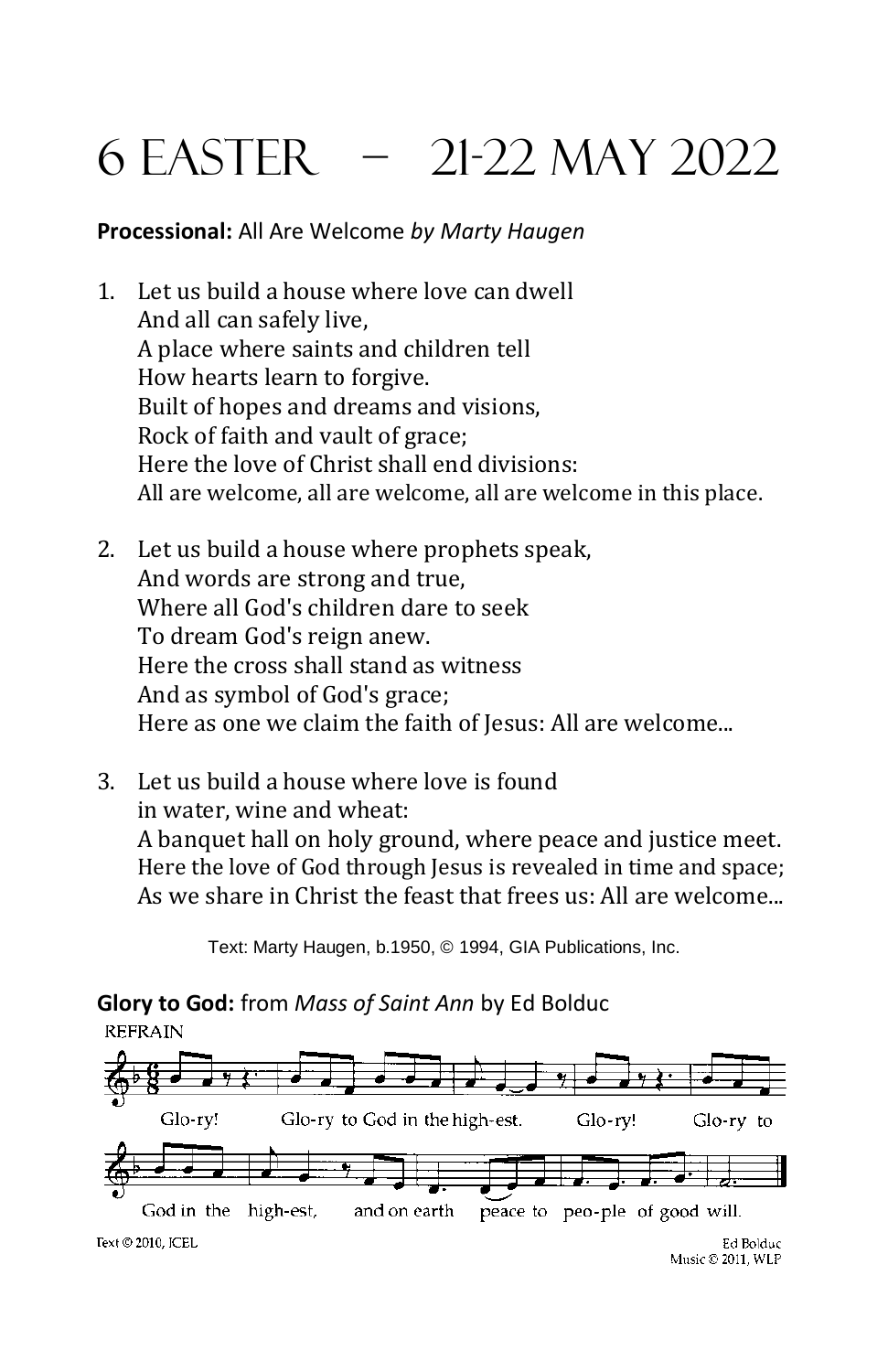## [Click here for the readings](https://bible.usccb.org/bible/readings/052222.cfm)

#### **Responsorial Psalm 67: Let All the Nations Praise You**



© 2022, Rory Cooney. All rights reserved. Used with permission.

### **Apostles' Creed**

I believe in God, the Father almighty,

Creator of heaven and earth,

and in Jesus Christ, his only Son, our Lord,

*At the words that follow, up to and including* the Virgin Mary*, all bow.* who was conceived by the Holy Spirit, born of the Virgin Mary, suffered under Pontius Pilate,

was crucified, died and was buried; he descended into hell; on the third day he rose again from the dead;

he ascended into heaven,

and is seated at the right hand of God the Father almighty; from there he will come to judge the living and the dead. I believe in the Holy Spirit, the holy catholic Church, the communion of saints, the forgiveness of sins,

the resurrection of the body, and life everlasting. Amen.

## **Preparation of Gifts**

#### **Song: New Jerusalem** *words by R. Cooney; tune SHANADORE*

1. Jerusalem from God is given *Come ye down in light and beauty.* Oh, see her shining, the bride of heaven. *And death shall be no more in the new Jerusalem.*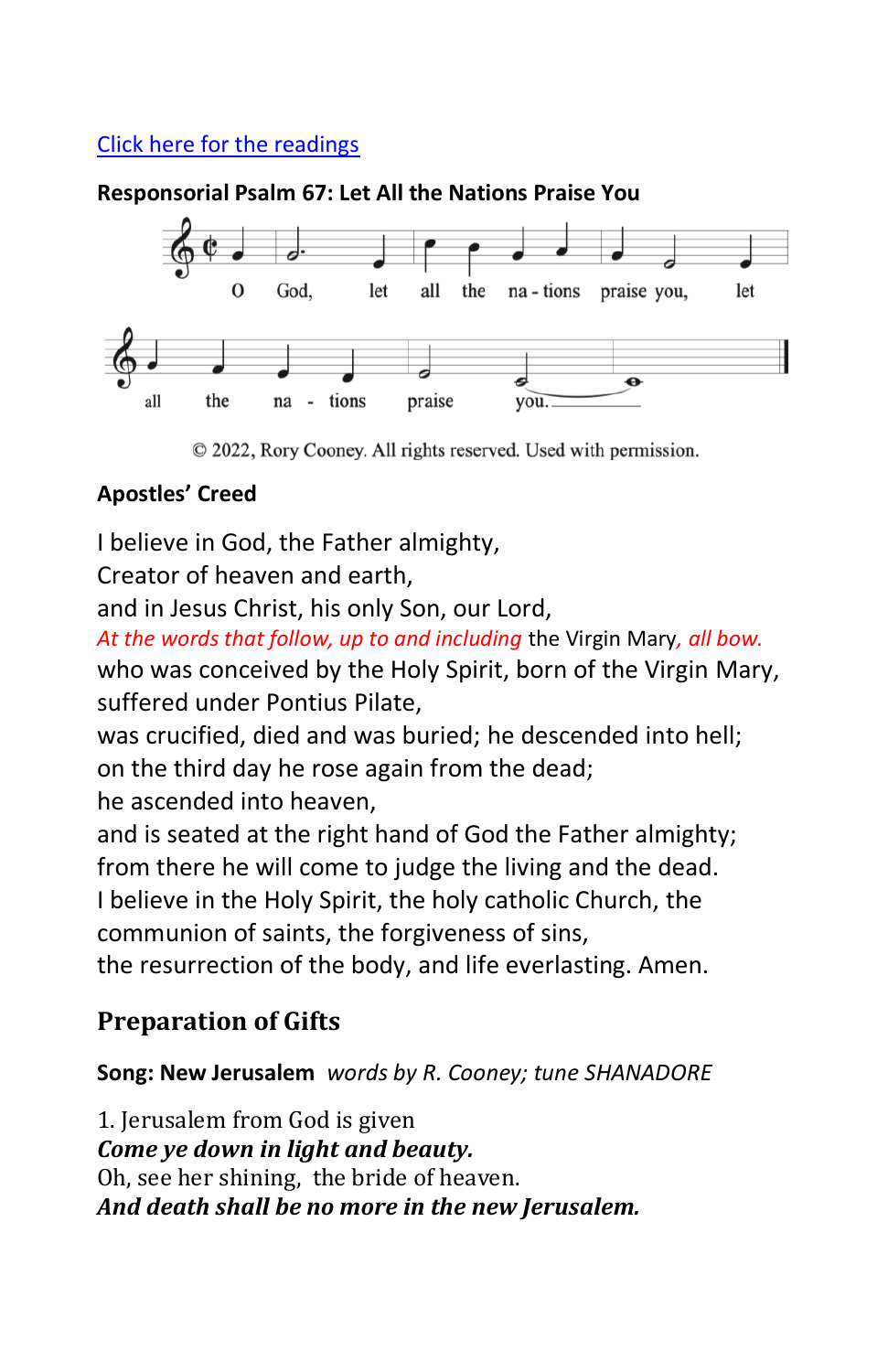2. Here end the days of pain and crying. *Come ye down…* And every tear God's hand is drying. *And death shall be …* 

3. The Lamb of God the only light there. *Come ye down…* No sun nor moon, and no more night there. *And death…*

4. Within her flows a crystal river, *Come ye down…* A flood of mercy for saint and sinner, *And death…*

> Copyright © 2007 GIA Publications. Used by permission, license agreement.



#### **Mystery of Faith**